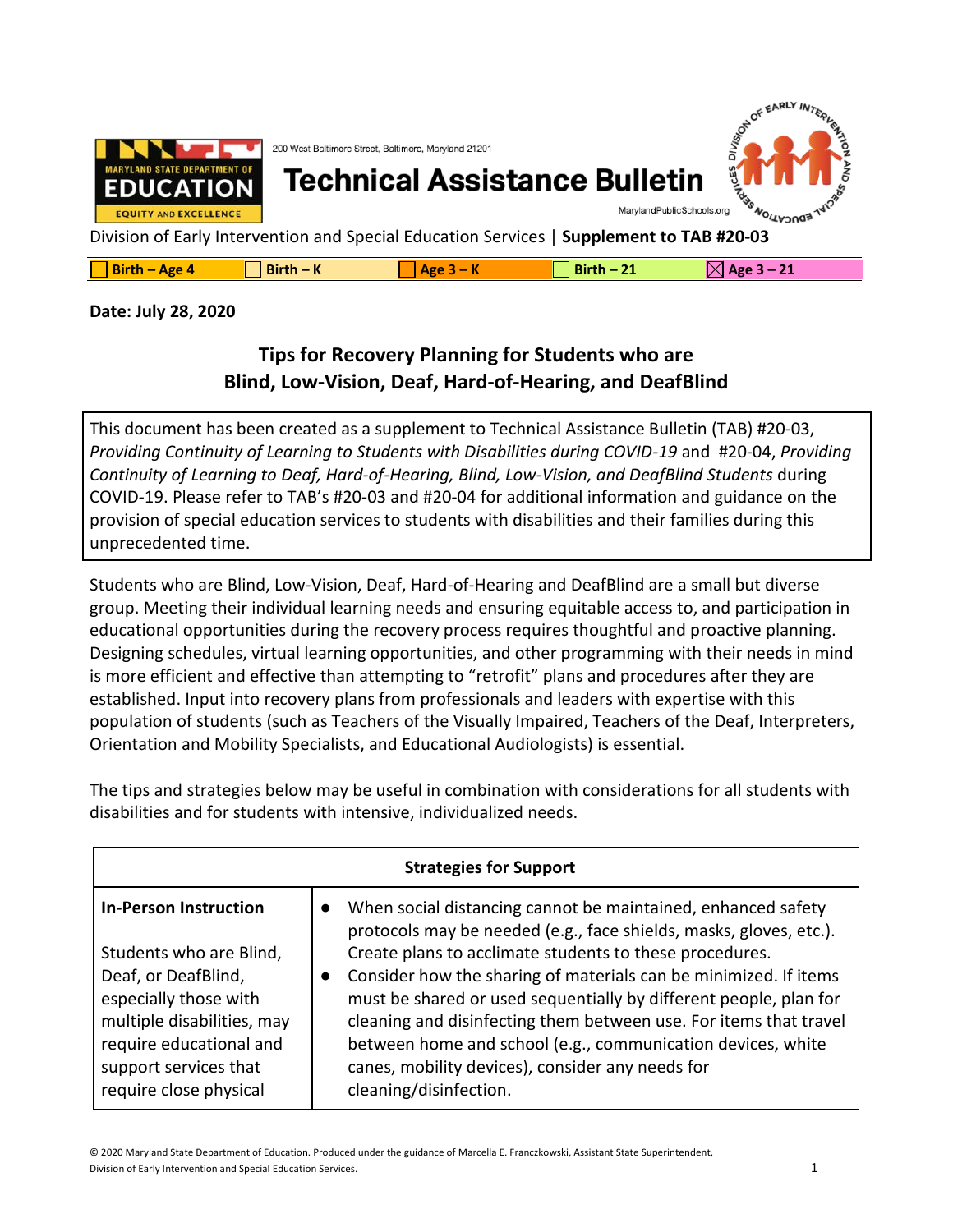| proximity (e.g., tactical<br>signing, human guide,<br>Braille instruction, some<br>forms of prompting).                                                                                                                                      | Consider ways to assign staff that limit the number of different<br>$\bullet$<br>individuals who interact (e.g., if a class has two teaching<br>assistants, divide students between them for direct support<br>rather than both adults assisting all students across the day).                                                                                                                                                                                                                                                                                                                                                                                                                                                                                                                                                                                                                                                                                                                                                                                                                   |
|----------------------------------------------------------------------------------------------------------------------------------------------------------------------------------------------------------------------------------------------|--------------------------------------------------------------------------------------------------------------------------------------------------------------------------------------------------------------------------------------------------------------------------------------------------------------------------------------------------------------------------------------------------------------------------------------------------------------------------------------------------------------------------------------------------------------------------------------------------------------------------------------------------------------------------------------------------------------------------------------------------------------------------------------------------------------------------------------------------------------------------------------------------------------------------------------------------------------------------------------------------------------------------------------------------------------------------------------------------|
| <b>Face Coverings</b><br>For Deaf and hard-of-<br>hearing students and staff,<br>masks can impact<br>communication access.<br>Other students may have<br>developmental, sensory,<br>or medical needs that<br>make mask-wearing<br>difficult. | For students/staff who use speech reading or American Sign<br>Language (ASL), explore alternatives to traditional masks, in<br>consultation with health officials. Masks with clear panels in<br>front of the mouth and clear face shields may be alternatives.<br>Remember that the adults and peers who interact with the Deaf<br>$\bullet$<br>students/staff members need the alternative masks, not just the<br>Deaf person.<br>For students who use listening and spoken language, masks and<br>$\bullet$<br>face shields may negatively impact sound quality. Consider<br>whether additional or different assistive listening devices,<br>captioning services, or other supports are needed to provide<br>equitable access to communication.<br>Develop appropriate sanitization protocols for assistive listening<br>devices (such as FM systems), including procedures for the<br>sharing of microphones between staff and/or students.<br>For additional resources about Deaf students and masks,<br>including sources for clear masks/face shields, visit the National<br>Deaf Center. |
| <b>Student and Staff</b><br><b>Scheduling</b><br>Consider student needs<br>and logistical concerns<br>when determining<br>schedules in a hybrid<br>service delivery model.                                                                   | Prioritize student needs (e.g., opportunities for direct<br>communication with signing peers and adults, access to<br>specialized equipment and instruction, difficulties accessing<br>virtual content/learning) when planning for staggered return to<br>in-person instruction and/or considering additional face-to-face<br>time for some students in a hybrid model.<br>Consider how students in the same or nearby schools served by<br>the same itinerant teacher can be placed on the same schedule.<br>Account for interpreters, paraeducators, and other support staff<br>$\bullet$<br>when considering capacity limits for socially-distanced<br>classrooms.<br>Ensure appropriate space is available for service providers to<br>meet with students individually, especially if they cannot "push-<br>in" to classrooms because of safety requirements.<br>Consider structured routine planning time for co-teaching teams<br>and opportunities to collaborate with other service providers.                                                                                           |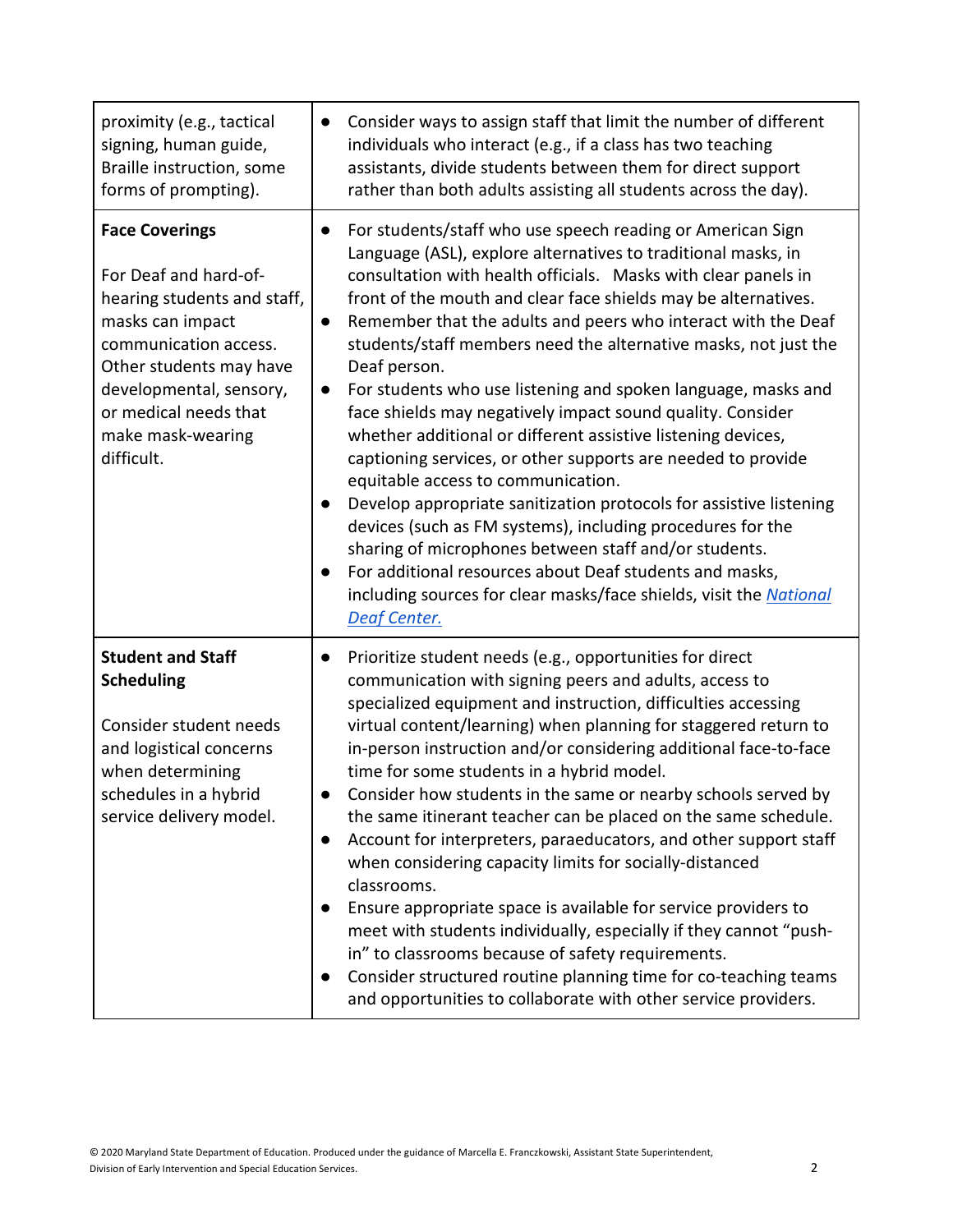| <b>Virtual Instruction</b><br>Systems using<br>virtual/distance learning<br>for all or part of their<br>instruction must ensure<br>accessibility of learning<br>management systems,<br>instructional tools, and<br>curriculum materials.<br>Students should have<br>access to content at the<br>same time as non-disabled<br>peers. | $\bullet$<br>$\bullet$<br>$\bullet$ | Some tools and solutions used in the initial continuity of learning<br>may need to be revised or replaced if they do not meet<br>accessibility requirements.<br>Students may need additional technology tools and devices; and<br>students, families and staff (teachers, paraeducators, and<br>interpreters) may require additional training and ongoing<br>technical support. Consider developing tip sheets, videos, help<br>lines and other resources that can be accessed by students,<br>families, other caregivers, etc. for technical support.<br>Systems need to develop protocols for the selection and creation<br>of accessible digital content and train teachers accordingly. The<br>AEM Center provides tips and resources for teachers and school<br>leaders for remote learning.<br>Consider grouping students for synchronous virtual instruction<br>and social interaction opportunities who do not normally attend<br>the same physical school but would benefit from such<br>opportunities (e.g., a teacher of the Deaf could conduct a virtual<br>small group with two hard-of-hearing students of the same grade<br>and instructional level who don't go to the same school; a<br>Teacher of the Visually Impaired (TVI) might conduct a virtual<br>"lunch bunch" or other session to address self-advocacy or social<br>skills with students from several schools. |
|-------------------------------------------------------------------------------------------------------------------------------------------------------------------------------------------------------------------------------------------------------------------------------------------------------------------------------------|-------------------------------------|--------------------------------------------------------------------------------------------------------------------------------------------------------------------------------------------------------------------------------------------------------------------------------------------------------------------------------------------------------------------------------------------------------------------------------------------------------------------------------------------------------------------------------------------------------------------------------------------------------------------------------------------------------------------------------------------------------------------------------------------------------------------------------------------------------------------------------------------------------------------------------------------------------------------------------------------------------------------------------------------------------------------------------------------------------------------------------------------------------------------------------------------------------------------------------------------------------------------------------------------------------------------------------------------------------------------------------------------------------------------------------------------|
| <b>Specialized Instructional</b><br><b>Needs</b><br>Planning for the specific<br>instructional needs of<br>students who are Blind,<br>Low-Vision, Deaf, Hard-of-<br>Hearing, or DeafBlind will<br>allow enhanced virtual<br>supports and prepare for<br>a return to the school<br>building.                                         | $\bullet$<br>$\bullet$<br>$\bullet$ | Support IEP teams to consider the unique learning needs of each<br>student as it relates to their specially designed instructional goals,<br>accommodations, supplemental aids and services.<br>Consider alternatives for orientation and mobility services, if off-<br>campus travel is not possible.<br>Identify strategies for providing instruction and practice on<br>expanded core curriculum goals (e.g., self-advocacy, technology<br>use, independence) in the virtual setting and when in school<br>buildings.<br>Develop virtual (synchronous and/or asynchronous) options for<br>family support, ASL classes for parents/caregivers, parent<br>coaching on instructional and behavioral support strategies, etc.<br>Take advantage of creative methods to engage and support<br>families who may not have been able to participate in traditional,<br>in-person events.                                                                                                                                                                                                                                                                                                                                                                                                                                                                                                        |